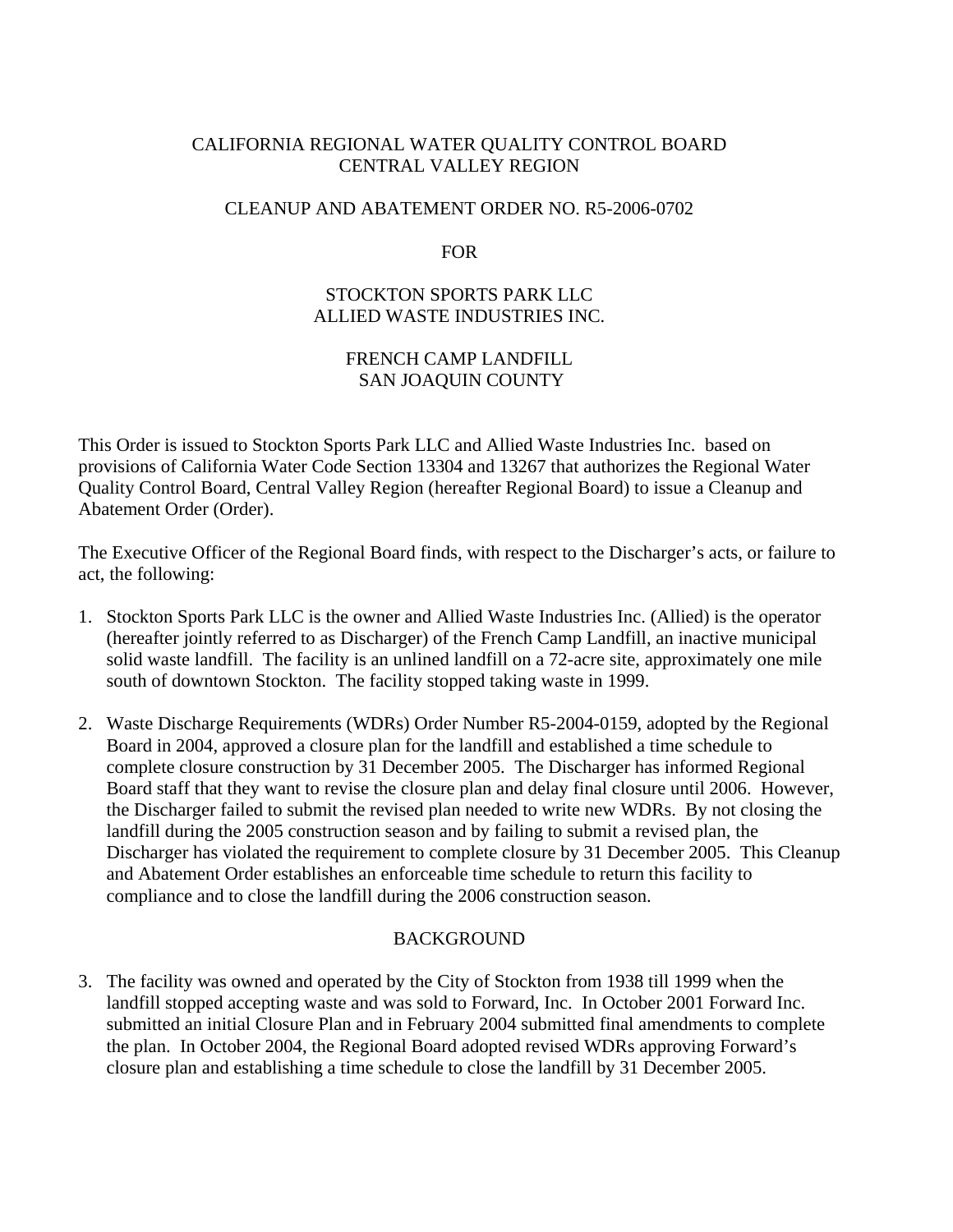#### CLEANUP AND ABATEMENT ORDER NO. R5-2006-0702 2 STOCKTON SPORTS PARK LLC AND ALLIED WASTE INDUSTRIES INC. FRENCH CAMP LANDFILL SAN JOAQUIN COUNTY

- 4. On 7 July 2004, ownership of the French Camp Landfill was transferred to Stockton Sports Park, LLC. Allied Waste Industries Inc. acquired Forward Inc., and has retained operator responsibility for the site.
- 5. On 4 April 2005, the Discharger submitted a Project Scoping Document (scoping document) outlining plans to redevelop the site. The scoping document projects sports fields over the closed landfill footprint and retail buildings along Manthy Road. The small amount of waste contained within the retail area will be removed. The scoping document anticipated delaying completion of closure construction for one year, until December 2006.
- 6. On 14 April 2005, staff commented on the scoping document by indicating that while there is no regulatory objection to the re-development plans, the current WDRs for this site require closure by 31 December 2005. The Discharger was requested to submit a revised closure plan by 31 August 2005 to allow preparation of updated WDRs. However, the Discharger did not work on closing the landfill during the 2005 construction season and has not yet submitted a revised closure plan.
- 7. Staff repeated the request for submittal of a revised closure plan in letters dated 12 May and 8 August 2005.
- 8. On 14 October 2005, staff met with representatives of Allied to discuss the status of closure activities. They indicated that Stockton Sports Park was having problems finalizing the redevelopment plans and has been unable to complete a revised closure plan. Allied indicated that if a revised plan were not submitted by Stockton Sports Park, then Allied would close the site under the existing approved plan during the 2006 construction season.
- 9. Intermittent, low level Volatile Organic Contaminant (VOC) concentrations have been detected in groundwater at the French Camp Landfill repeatedly in recent years. VOCs are detected intermittently at very low concentrations and do not justify installation of a landfill gas extraction system. The pattern of VOC detections is consistent with groundwater contamination from landfill gases. We expect VOC concentrations to increase when the landfill is covered. The existing closure WDRs require implementation of landfill gas extraction if VOC detections increase. Closure of the landfill and subsequent installation of a landfill gas extraction system will be an effective corrective action for VOC releases to groundwater.

### **REGULATORY CONSIDERATIONS**

10. By failing to comply with its Waste Discharge Requirements and close French Camp Landfill in a timely manner, the Discharger has delayed corrective actions designed to remediate VOC releases and thus has caused or permitted, or threatens to cause or permit, waste to be discharged in such a manner that it threatens to create a condition of pollution or nuisance.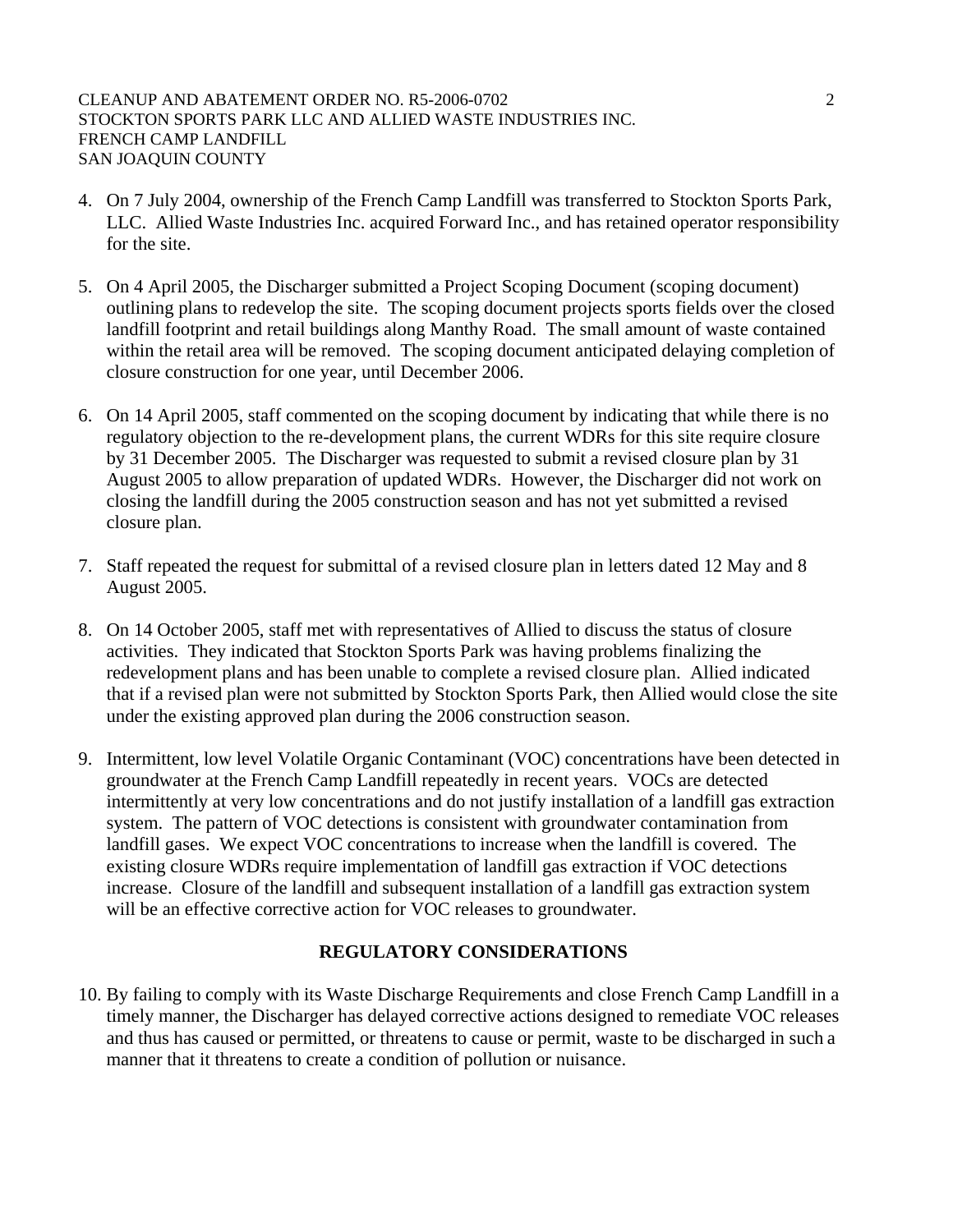#### CLEANUP AND ABATEMENT ORDER NO. R5-2006-0702 3 STOCKTON SPORTS PARK LLC AND ALLIED WASTE INDUSTRIES INC. FRENCH CAMP LANDFILL SAN JOAQUIN COUNTY

- 11. The Regional Board's Water Quality Control Plan for the Sacramento River and San Joaquin River Basins, (Fourth Edition), 1998 (Basin Plan) establishes beneficial uses of the waters of the state and water quality objectives to protect those uses.
- 12. The beneficial uses of underlying groundwater, as stated in the Basin Plan, are municipal and domestic water supply, agricultural supply, and industrial service and process supply.
- 13. Title 27 California Code of Regulations (CCR), Section 20180 states: *Responsibility for compliance with the standards in this chapter shall rest with both the owner and the operator. If specifically designated, the operator is considered to have prime responsibility for compliance; however this does not relieve the owner of the duty to take all reasonable steps to assure compliance with these standards and any assigned conditions.*
- *14.* Title 27 CCR Section 21110 states the following: "*(b)(1) If a solid waste landfill that has remaining permitted capacity is inactive for 12 consecutive months, the operator shall begin closure activities in accordance with the time frames specified in the closure plan unless granted an extension…"*
- *15.* Section 13304(a) of the California Water Code provides that: *"Any person who has discharged or discharges waste into waters of this state in violation of any waste discharge requirements or other order or prohibition issued by a regional board or the state board, or who has caused or permitted, causes or permits, or threatens to cause or permit any waste to be discharged or deposited where it is, or probably will be, discharged into the waters of the state and creates, or threatens to create, a condition of pollution or nuisance, shall upon order of the Regional Board clean up the waste or abate the effects of the waste, or, in the case of threatened pollution or nuisance, take other necessary remedial action, including but not limited to, overseeing cleanup and abatement efforts… Upon failure of any person to comply with the cleanup or abatement order, the Attorney General, at the request of the board, shall petition the superior court for that county for the issuance of an injunction requiring the person to comply with the order. In the suit, the court shall have jurisdiction to grant a prohibitory or mandatory injunction, either preliminary or permanent, as the facts may warrant."*
- *16.* Section 13267(b) of the California Water Code provides that: *"In conducting an investigation specified in subdivision (a), the regional board may require that any person who has discharged, discharges, or is suspected of having discharged or discharging, or who proposes to discharge waste within its region, or any citizen or domiciliary, or political agency or entity of this state who has discharged, discharges, or is suspected of having discharged or discharging, or who proposes to discharge waste outside of its region that could affect the quality of waters of the state within its region shall furnish, under penalty of perjury, technical or monitoring program reports which the regional board requires. The burden, including costs, of these reports shall bear a reasonable relationship to the need for the report and the benefits to be obtained from the reports. In requiring those reports, the regional board shall provide the person with a written explanation with regard to the need for the reports, and shall identify the evidence that supports requiring that person to provide the reports."*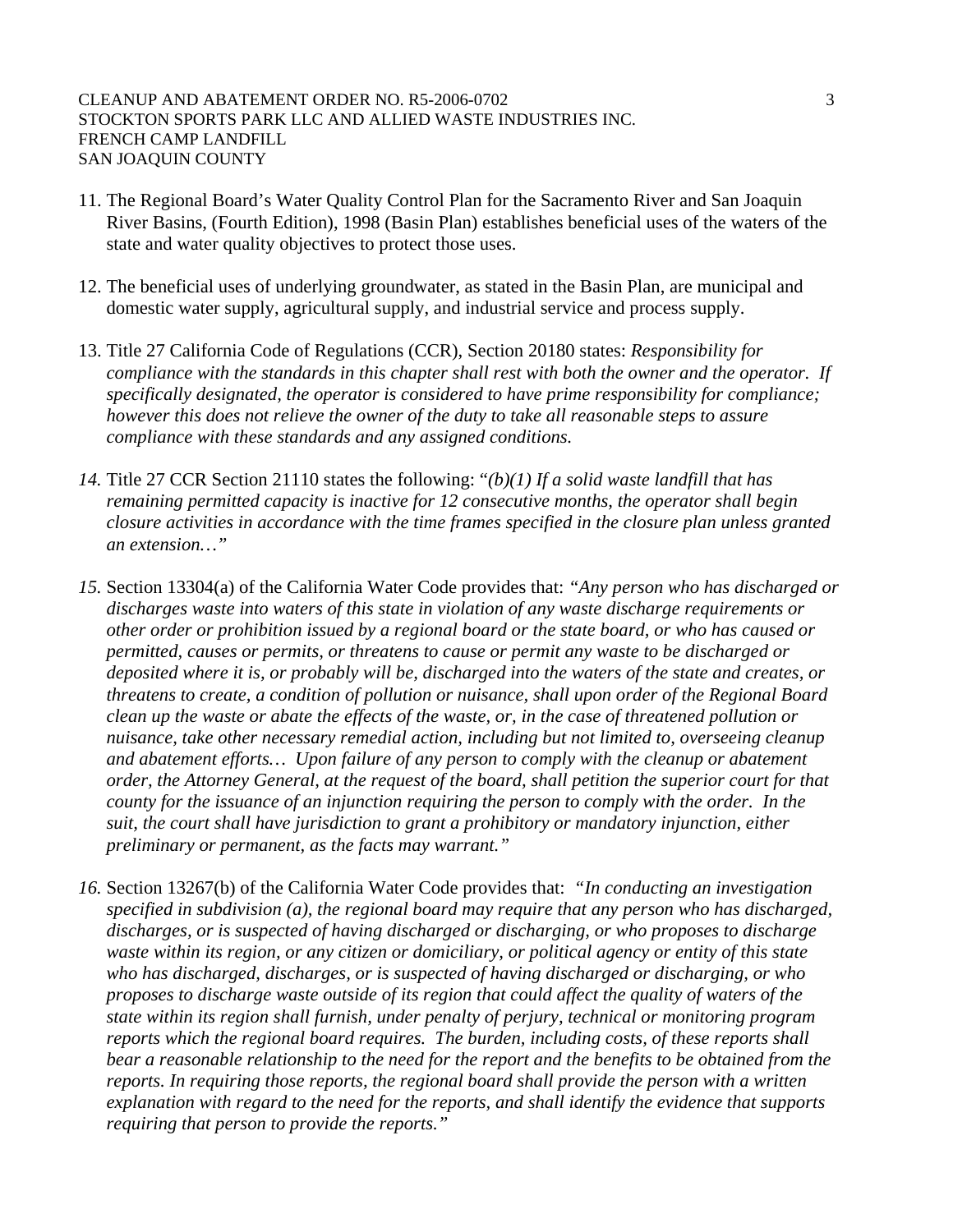#### CLEANUP AND ABATEMENT ORDER NO. R5-2006-0702 4 STOCKTON SPORTS PARK LLC AND ALLIED WASTE INDUSTRIES INC. FRENCH CAMP LANDFILL SAN JOAQUIN COUNTY

- 17. The technical reports required by this Order are necessary to ensure compliance with this Order and WDR Order No. R5-2004-0159, and to ensure the protection of the public health and safety. The Discharger owns and operates the facility that discharges waste subject to this Order.
- 18. The issuance of this Order is an enforcement action taken by a regulatory agency and is exempt from the provisions of the California Environmental Quality Act (Public Resources Code, Section 21000, et seq.), pursuant to Section 15321(a)(2), Title 14, California Code of Regulations.
- 19. Any person affected by this action of the Regional Board may petition the State Water Resources Control Board (State Board) to review the action in accordance with Section 2050 through 2068, Title 23, California Code of Regulations. The petition must be received by the State Board within 30 days of the date of this Order. Copies of the law and regulations applicable to filing petitions may be found on the Internet at http://www. waterboards.ca.gov/water\_laws/cawtrcde/wqpetition\_instr.html or will be provided upon request.

**IT IS HEREBY ORDERED** that, pursuant to Section 13267 and 13304 of the California Water Code, Stockton Sports Park LLC and Allied Waste Industries Inc. shall install a final landfill cover at the French Camp Landfill in order to cleanup waste and abate the condition of pollution or nuisance and potential threat to public health, in accordance with the scope and schedule set forth below:

Any person signing a document submitted under this Order shall make the following certification:

*"I certify under penalty of law that I have personally examined and am familiar with the information submitted in this document and all attachments and that, based on my knowledge and on my inquiry of those individuals immediately responsible for obtaining the information, I believe that the information is true, accurate, and complete. I am aware that there are significant penalties for submitting false information, including the possibility of fine and imprisonment."* 

- 1. By **1 March 2006,** the Discharger shall submit a revised closure plan containing a detailed description of the final cover, final grading plan, and maintenance plan. Alternatively, the Discharger shall submit a document stating an intention to close the unit in conformance with the existing closure plan.
- 2. By **15 May 2006**, the Discharger shall submit a report demonstrating that sufficient soil has been allocated on site so that the landfill can be closed by **15 October 2006.**
- 3. By **31 December 2006**, the Discharger shall submit a report certifying that it has completed closure construction.
- 4. By **28 February 2007**, the Discharger shall submit a complete closure CQA report in accordance with CCR Title 27 Sections 20323 and 20324.